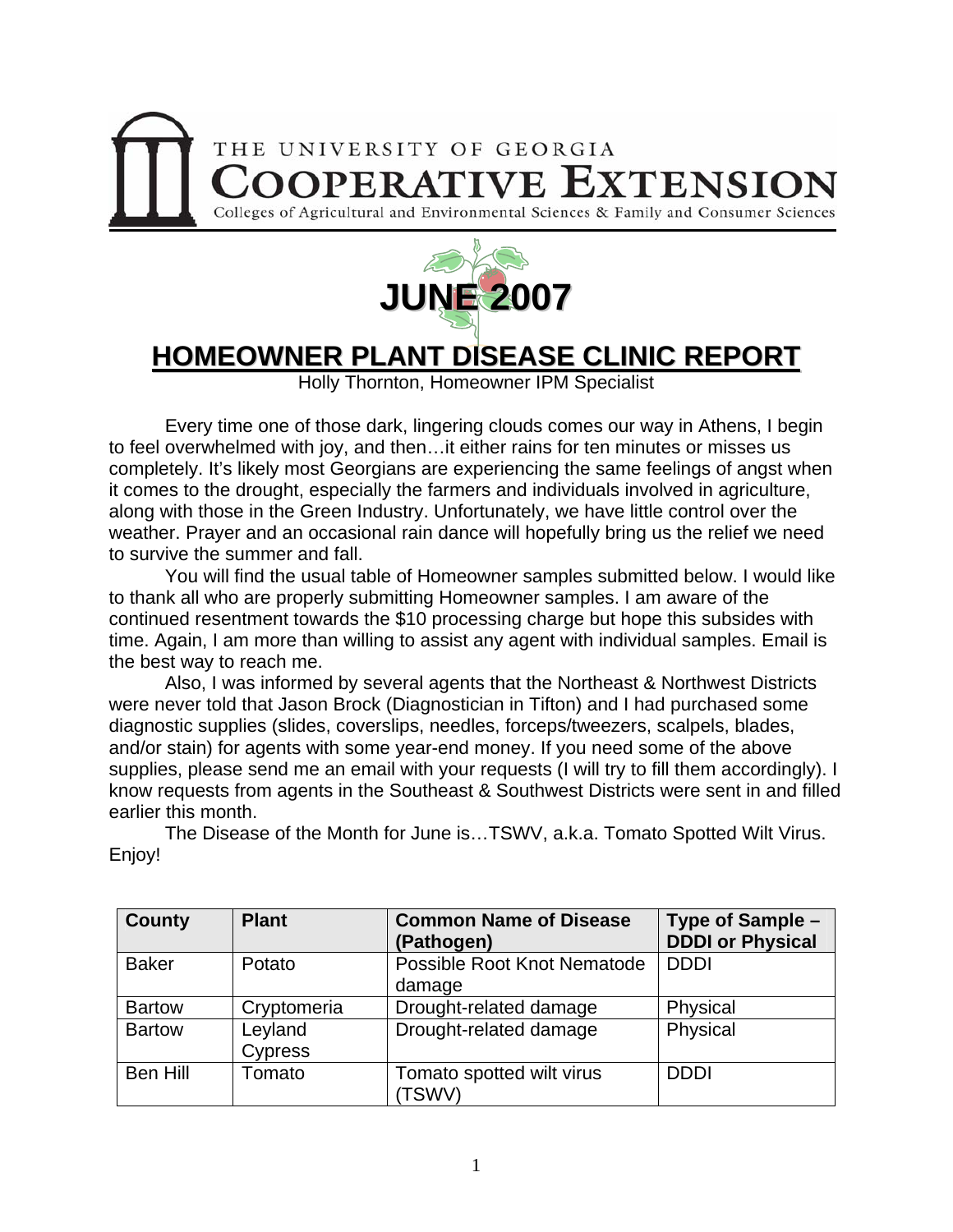| <b>County</b> | <b>Plant</b>                    | <b>Common Name of Disease</b><br>(Pathogen)                                                        | Type of Sample -<br><b>DDDI or Physical</b> |
|---------------|---------------------------------|----------------------------------------------------------------------------------------------------|---------------------------------------------|
| <b>Bibb</b>   | St. Augustine                   | Take-all root rot                                                                                  | <b>Both</b>                                 |
|               |                                 | (Gaeumannomyces graminis)                                                                          |                                             |
| <b>Bibb</b>   | Tomato cv.                      | Early leaf spot (Alternaria                                                                        | <b>DDDI</b>                                 |
|               | Rutger                          | solani)                                                                                            |                                             |
| <b>Bibb</b>   | St. Augustine                   | Take-all root rot (G. graminis)                                                                    | <b>Both</b>                                 |
| <b>Bibb</b>   | Tomato cv.<br><b>Better Boy</b> | <b>TSWV</b>                                                                                        | Physical                                    |
| Candler       | Petunia                         | Root rot - Rhizoctonia sp. and                                                                     | Physical                                    |
|               | (Mexican)                       | Pythium sp.                                                                                        |                                             |
| Carroll       | St. Augustine                   | Take-all root rot (G. graminis)                                                                    | Physical                                    |
| Carroll       | Roma Beans                      | Scorch or burn (watering                                                                           | <b>DDDI</b>                                 |
|               |                                 | problems)                                                                                          |                                             |
| Carroll       | Bermuda                         | Rust (Puccinia sp.) & Leaf                                                                         | Physical                                    |
|               |                                 | spot (Helminthosporium)                                                                            |                                             |
| Chatham       | St. Augustine                   | Compounded stresses (thatch<br>& dry soil)                                                         | Physical                                    |
| Chatham       | Azalea                          | Powdery mildew                                                                                     | Physical                                    |
| Cherokee      | Tomato                          | Possible TSWV                                                                                      | <b>DDDI</b>                                 |
| Cherokee      | Miscanthus                      | Severe Spider mite damage                                                                          | <b>Both</b>                                 |
| Clarke        | Tomato                          | <b>TSWV</b>                                                                                        | Physical                                    |
| Clarke        | Japanese<br>Maple               | Burn/scorch                                                                                        | Physical                                    |
| Clarke        | Zoysia                          | Cultural (thatch, dry,<br>compacted soils)                                                         | Physical                                    |
| Coweta        | Zoysia<br>(Emerald)             | Compounded stresses (Take-<br>all, compacted soils, dry)                                           | Physical                                    |
| Dougherty     | <b>Crape Myrtle</b>             | Unable to determine - no<br>roots submitted                                                        | Physical                                    |
| Douglas       | <b>Yellow Twig</b><br>Dogwood   | Compounded stresses (scale,<br>possible root rot. cankers)                                         | Physical                                    |
| Fannin        | Cryptomeria                     | Cultural (drought & cold<br>stress)                                                                | <b>DDDI</b>                                 |
| Fayette       | American<br>Boxwood             | Possible environmental and/or<br>cultural damage with a trace of<br>Pythium                        | Physical                                    |
| Fayette       | Camellia                        | Fungal leaf spot                                                                                   | <b>DDDI</b>                                 |
| Fayette       | <b>Hybrid Bermuda</b>           | No disease - cultural (clotted,<br>compacted soils)                                                | Physical                                    |
| Fayette       | Tomato                          | Unable to determine - wilt                                                                         | <b>DDDI</b>                                 |
| Fayette       | Bermuda                         | Compounded stresses - some<br>disease & cultural (no<br>irrigation, heavy clotted soil,<br>thatch) | Physical                                    |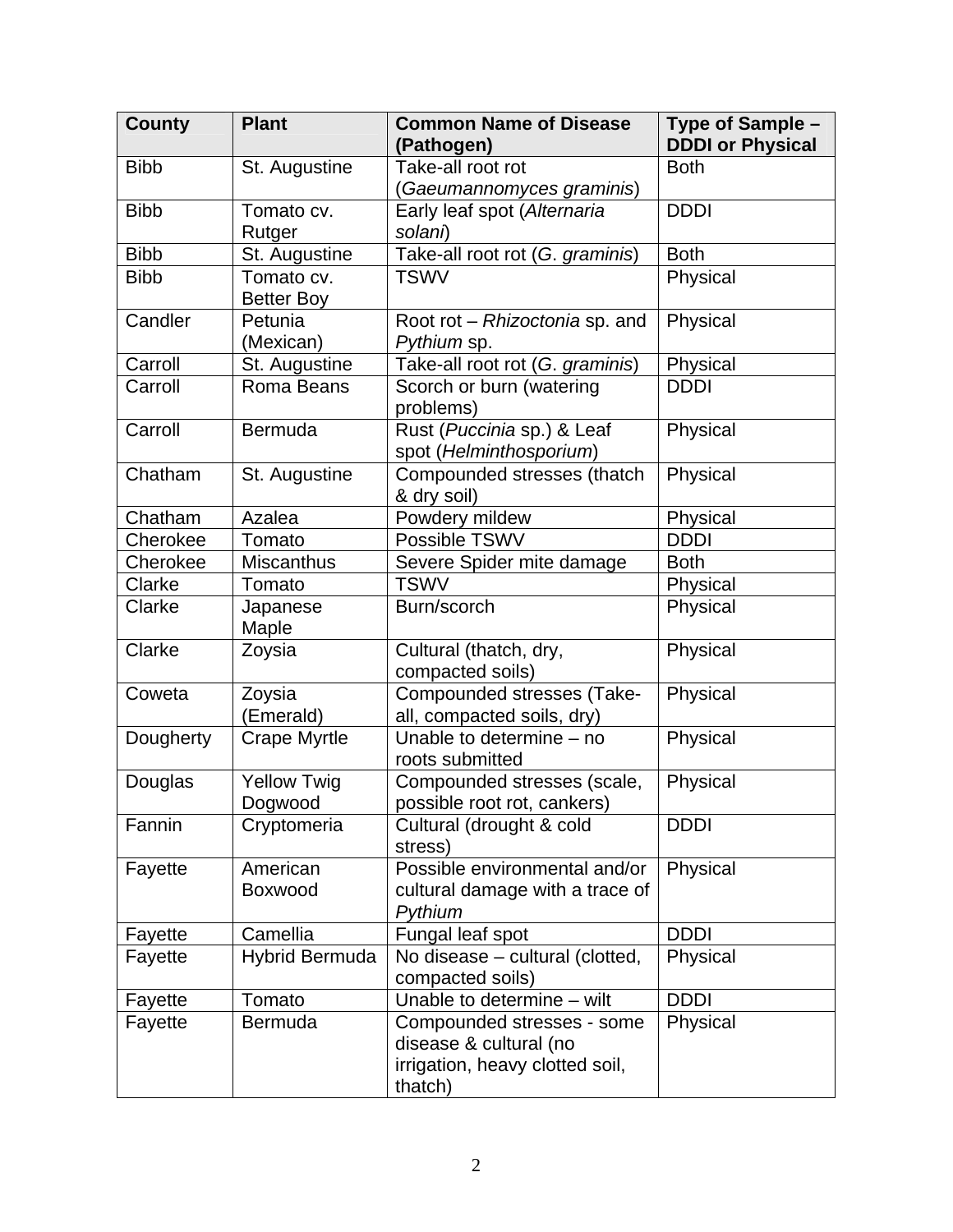| <b>County</b>   | <b>Plant</b>         | <b>Common Name of Disease</b><br>(Pathogen)          | Type of Sample -<br><b>DDDI or Physical</b> |
|-----------------|----------------------|------------------------------------------------------|---------------------------------------------|
| Forsyth         | Leyland              | Herbicide burn                                       | <b>DDDI</b>                                 |
|                 | Cypress              |                                                      |                                             |
| Gwinnett        | Zoysia (Meyer)       | Large Patch (Rhizoctonia                             | Physical                                    |
|                 |                      | solani); Rust (Puccinia) -                           |                                             |
|                 |                      | foliage; Cultural (Thatch)                           |                                             |
| Gwinnett        | Tomato cv.           | Possible TSWV                                        | <b>DDDI</b>                                 |
|                 | <b>Better Boy</b>    |                                                      |                                             |
| Gwinnett        | Tomato cv.           | Possible TSWV                                        | <b>DDDI</b>                                 |
|                 | <b>German Queen</b>  |                                                      |                                             |
| <b>Harris</b>   | Multiple             | Herbicide injury                                     | <b>DDDI</b>                                 |
|                 | vegetables           |                                                      |                                             |
| <b>Harris</b>   | Day Lily             | No disease - possible insect                         | Physical                                    |
| Jackson         | Centipede            | Cultural (heavy thatch, clotted<br>soils) & Take all | Physical                                    |
| <b>Jackson</b>  | <b>Clematis</b>      | Possible Scorch or lower stem<br>problem             | <b>DDDI</b>                                 |
| Jackson         | Apple                | <b>Fire Blight</b>                                   | <b>DDDI</b>                                 |
| Jackson         | Tomato               | Possible nutritional problems                        | <b>DDDI</b>                                 |
| Jackson         | Lantana              | Possible herbicide damage or<br>nutritional problems | <b>DDDI</b>                                 |
| <b>Jenkins</b>  | St. Augustine        | Slime mold                                           | <b>DDDI</b>                                 |
| Long            | Tomato               | Blossom end rot                                      | <b>DDDI</b>                                 |
| <b>Mitchell</b> | Hollyhock            | Rust (Puccinia sp.)                                  | <b>DDDI</b>                                 |
| Monroe          | Leyland              | <b>Severe Scale</b>                                  | <b>Both</b>                                 |
|                 | <b>Cypress</b>       |                                                      |                                             |
| Monroe          | Centipede            | No disease                                           | Physical                                    |
| Monroe          | Tomato               | 2 plants: 1 - TSWV; 2 -<br>Herbicide injury          | Physical                                    |
| Monroe          | Squash               | No disease - burn                                    | <b>DDDI</b>                                 |
| Morgan          | Zoysia               | Large Patch (Rhizoctonia sp.)                        | Physical                                    |
|                 | (Emerald)            | and Cultural (Heavy clotted<br>soils)                |                                             |
| Morgan          | <b>Cherry Tomato</b> | Possible Foliar Fertilizer burn                      | <b>Both</b>                                 |
| Morgan          | <b>Bell Pepper</b>   | Sunscald                                             | <b>DDDI</b>                                 |
| Morgan          | Tomato               | No disease - possible                                | <b>Both</b>                                 |
|                 |                      | herbicide drift damage &                             |                                             |
|                 |                      | Spider mites                                         |                                             |
| Muscogee        | Zoysia               | No disease                                           | Physical                                    |
| <b>Pickens</b>  | Pole bean            | <b>Possible Bacterial Leaf</b><br>Spot/blight        | <b>DDDI</b>                                 |
| Schley          | Muscadine            | Possible chemical or insect<br>injury                | <b>DDDI</b>                                 |
| <b>Schley</b>   | <b>Knockout Rose</b> | Spider mite damage                                   | <b>DDDI</b>                                 |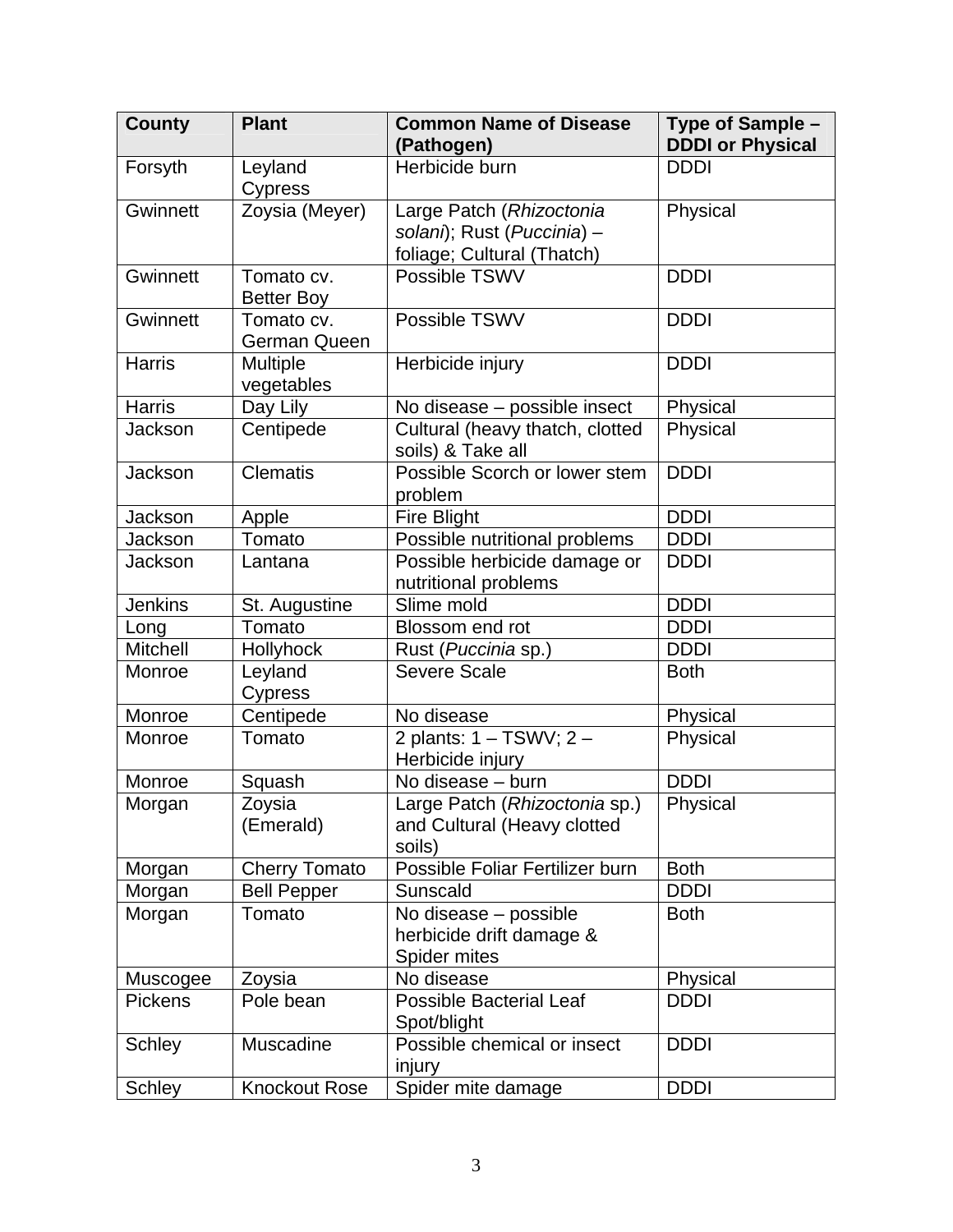| <b>County</b>                            | <b>Plant</b>                                  | <b>Common Name of Disease</b><br>(Pathogen)               | Type of Sample -<br><b>DDDI or Physical</b> |  |
|------------------------------------------|-----------------------------------------------|-----------------------------------------------------------|---------------------------------------------|--|
| <b>Stephens</b>                          | Rose                                          | Unable to determine                                       | <b>DDDI</b>                                 |  |
| Taylor                                   | Tomato cv.<br>Early Girl,<br>Better Boy, etc. | Possible TSWV                                             | <b>DDDI</b>                                 |  |
| Toombs                                   | Squash                                        | Possible Squash Mosaic Virus                              | <b>DDDI</b>                                 |  |
| <b>Toombs</b>                            | Dogwood                                       | Possible cultural (under-<br>watered) or herbicide damage | <b>DDDI</b>                                 |  |
| <b>NA</b>                                | <b>Bromeliad</b>                              | Unable to determine                                       | Physical                                    |  |
| Total Samples (mid-May to mid-June) = 59 |                                               |                                                           |                                             |  |



**TSWV**



TSWV, also known as Tomato Spotted Wilt Virus, is an economically important virus that infects many host plants worldwide (>900 species of plants – ornamentals, field crops, and vegetables). Today, I will discuss TSWV as a plant pathogen on tomatoes, given that almost every tomato plant I have seen in the clinic this summer has been infected with this virus.

### **VECTOR & TRANSMISSION**:

A unique fact about TSWV is that, it is the only virus transmitted by certain thrips species (~9 species) in a persistent manner, meaning once the thrips have acquired the virus, it is capable of transmitting the virus the rest of its life (30 to 45 days). Juveniles (larval stages) acquire the virus and cannot transmit it until the second instar and adult stages. Thrips must feed on the infected plant for 20 to 30 minutes to acquire the virus. Few thrips can easily spread the disease among many plants. Thrips also vector INSV (Impatiens Necrotic Spot Virus). Thrips also will cause damage while feeding on the host plants producing deformed plant growth (leaves and flowers), silvery appearance, and flecking on leaves. See image below – on tobacco.

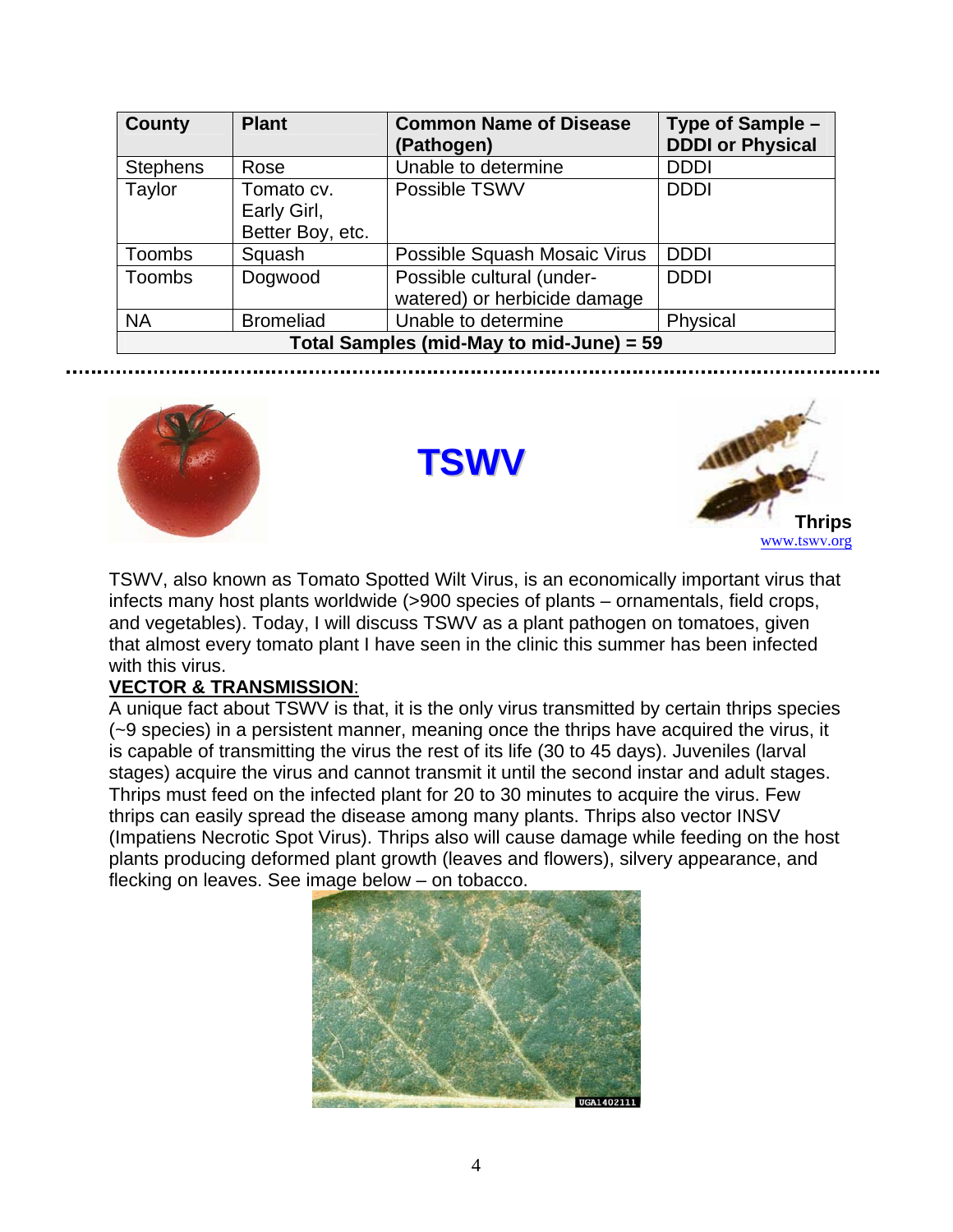The disease can also be spread vegetatively and overwinters in perennial or biennial hosts (such as weeds). It is not spread by pollen or seed (the virus remains on the seed coat and does not enter the embryo).

#### **SYMPTOMS:**

Symptoms vary depending on the cultivar but generally include one or more of the following:



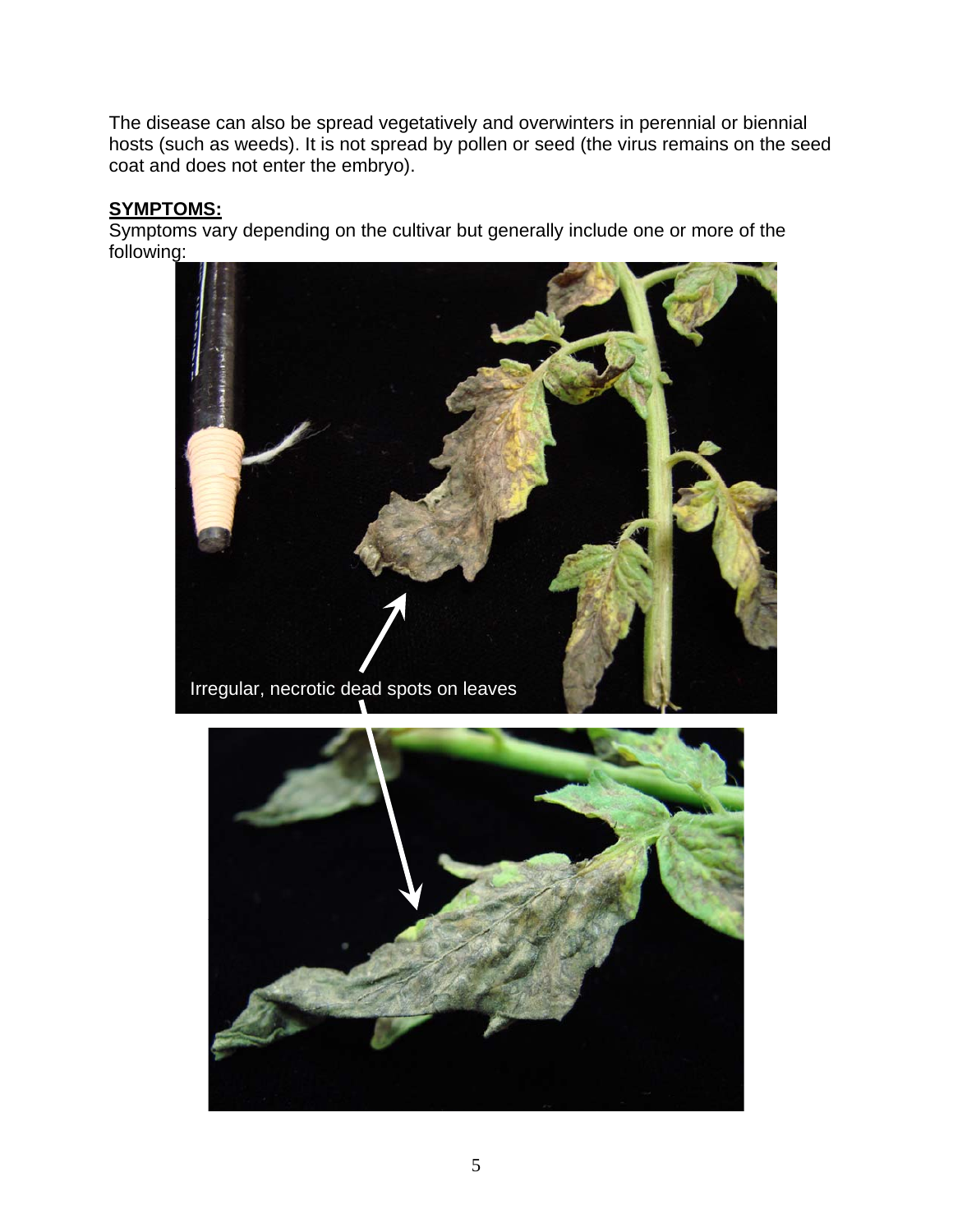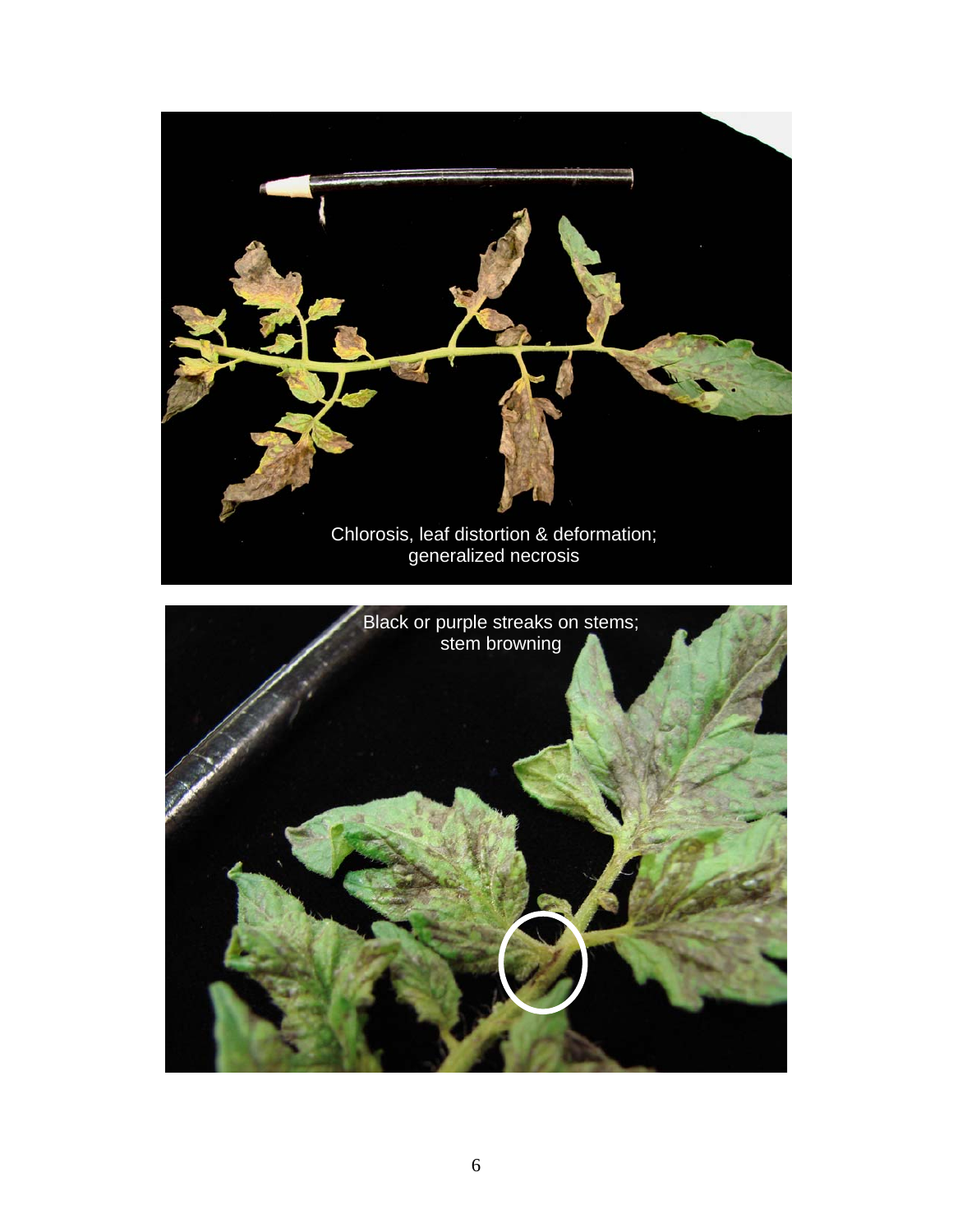

The most obvious symptom – ring spots on fruit – this does not always occur!

Other symptoms not shown:

- ♦ Discolored veins
- ◆ Leaf drop
- ◆ Stripes on petals
- ♦ Overall stunting of plant
- ♦ Deformed fruit
- ♦ Reduced fruit quality & yield

#### **MANAGEMENT:**

- ♦ No chemical means to control the virus. The infection is systemic and plants must be removed and discarded.
- ♦ Weed control
- ♦ Insect control limited success
	- o Regular monitoring for the thrip vectors
	- $\circ$  Treatment with insecticides this task is difficult and oftentimes ineffective because thrips readily develop resistance to insecticides and they fly or get blown in from nearby untreated or infected areas. They also manage to hide in various plant parts.
	- o Registered products pyrethroids, carbamates, chlorinated hydrocarbons, organophosphates, and soaps.
- ♦ Rotate crops
- ♦ Purchase virus-free material (use a reputable source)

----------------------

## **IDENTIFYING TSWV IN THE LAB:**

Diagnostically, virus diseases are very different than other plant pathogens, such as fungi, bacteria, and nematodes. We can not use microscopy to diagnose virus diseases because, as you may already know, viruses can only be seen with high-powered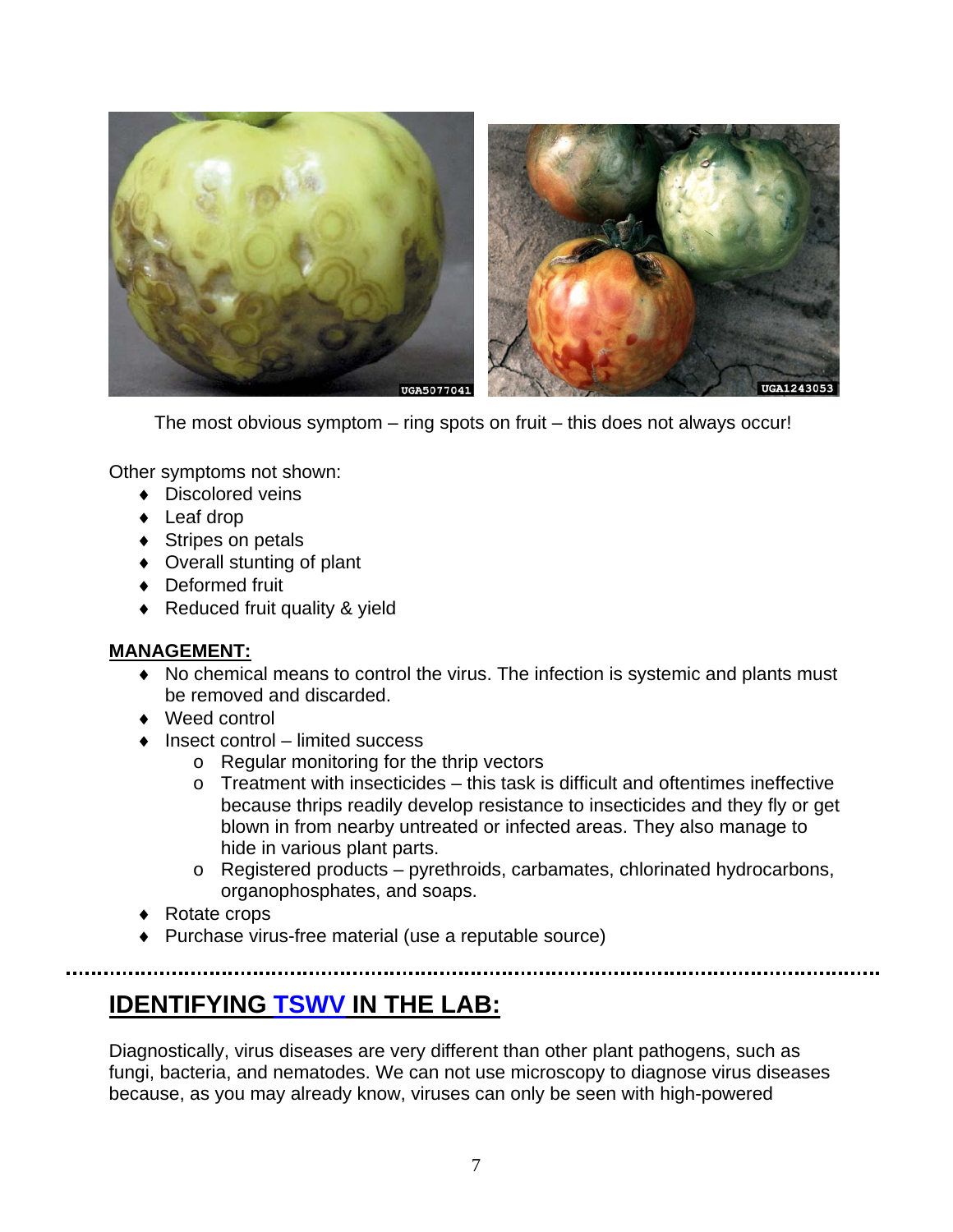electron microscopes (most diagnostic labs are not equipped with these because of their cost). In addition, culturing onto artificial media is not a viable alternative because viruses are obligate parasites and cannot reproduce or survive without a living host. Therefore, we rely on an antibody test called an Immunostrip, developed and sold by Agdia, to determine if a plant is infected with a virus or not.

Virus diseases can also mimic other plant diseases and abnormalities (wilts or burns) so it is important to accurately identify the cause of the disease so we can make appropriate recommendations.

These tests are accurate, user-friendly, and quick. It takes less than 15 minutes to see results. The tests are also reasonably priced (25 strips & 25 bags for ~\$100) for diagnostic use.



**Step 1**: Cut open the bag **Step 2**: Place sample in the bag (between the mesh pieces)